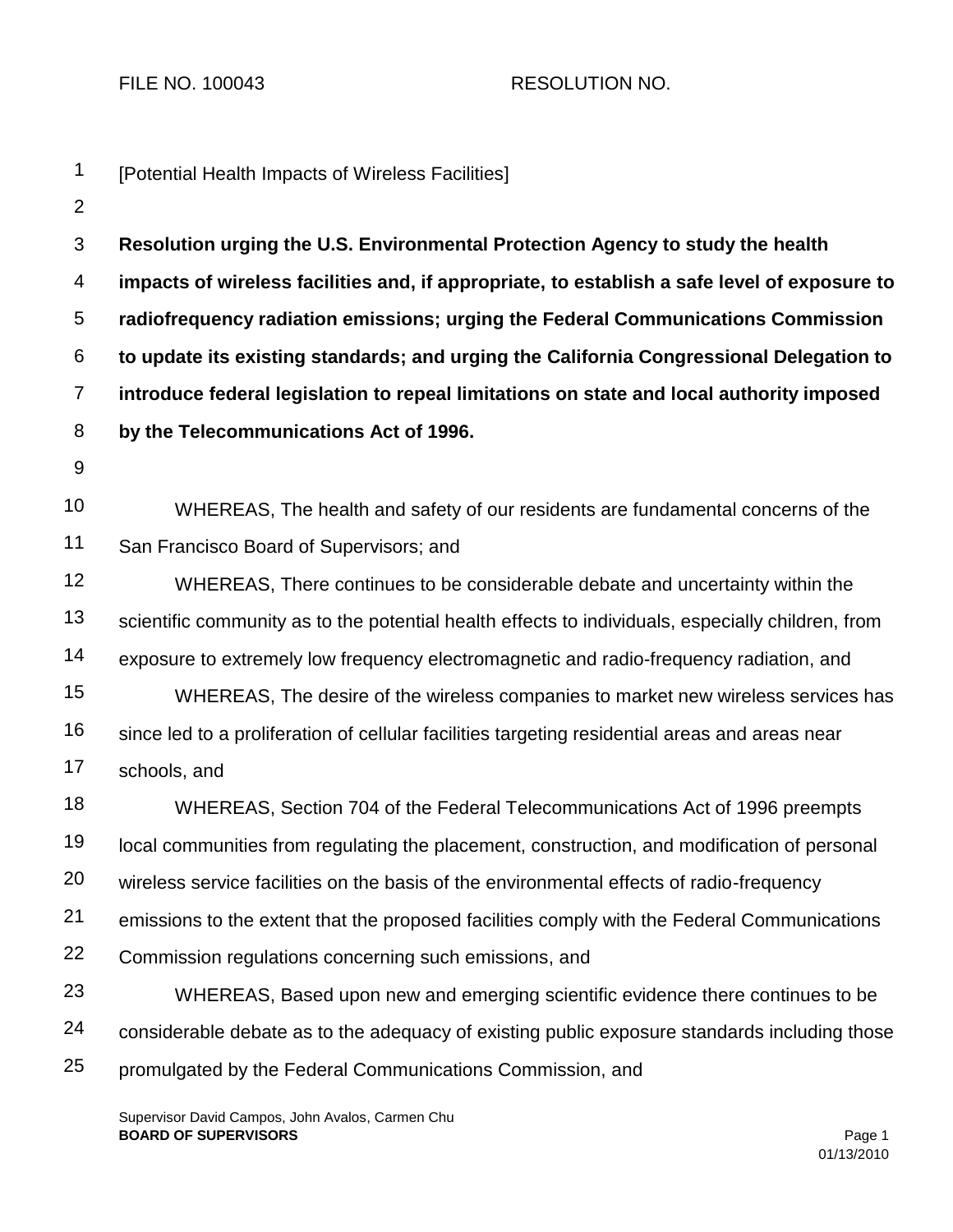1 2 3 4 WHEREAS, The scientific community and most health officials agree that more research is needed to provide a definitive answer as to the effects of extremely low frequency electromagnetic and radio-frequency radiation on our health and recommend the prudent avoidance of equipment which generates non-ionizing radiation, and

5 6 7 8 9 10 11 12 13 WHEREAS, The full Parliament of the European Union has raised concerns about the exposure of children and young people to electromagnetic fields and continuing uncertainties about possible health risks; and therefore, adopted on April 2, 2009 a resolution encouraging 1) the establishment of setback criteria for wireless antennas, mobile phone masts and other electromagnetic emitting devices to be set within a specific distance from schools and health institutions, 2) stricter regulations and protections for residents and consumers and 3) more reliable information be made available about the effects of exposure to electromagnetic fields to citizens in an effort to prevent a "proliferation of poorly positioned masts and transmitters," and

14 15 16 17 18 WHEREAS, The Federal Communications Commission is obliged to conduct periodic reviews of current research and analysis of the health implications associated with radiofrequency exposures in cooperation with industry, agency, and organizations responsible for community health and safety to ensure exposure guidelines are appropriate and scientifically valid, now, therefore, be it

19 20 21 22 23 24 RESOLVED, That the San Francisco Board of Supervisors urges the U.S. Environmental Protection Agency to perform the appropriate research and experimentation to determine the effects of non-ionizing radiation on the health of adults and children and, if appropriate, establish a safe level of exposure, and be it FURTHER RESOLVED, That the San Francisco Board of Supervisors urges the Federal Communications Commission to pursue a comprehensive global analysis of best

25